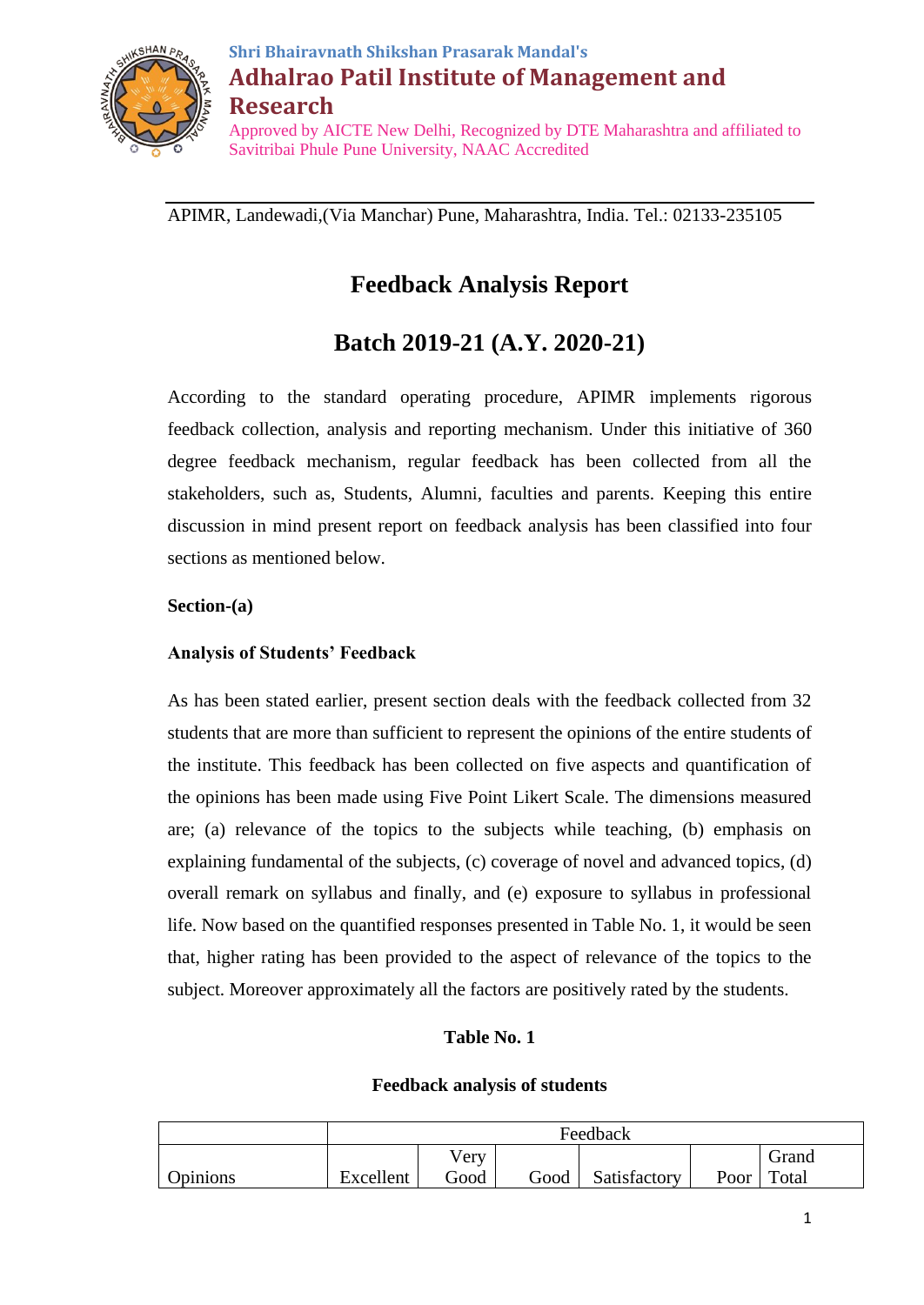| Relevance of the      |          |        |        |        |       |         |
|-----------------------|----------|--------|--------|--------|-------|---------|
| topics to the subject | 40.63%   | 34.38% | 12.50% | 6.25%  | 6.25% | 100.00% |
| Emphasis on           |          |        |        |        |       |         |
| fundamentals          | 0.00%    | 25.00% | 28.13% | 40.63% | 6.25% | 100.00% |
| Coverage of novel     |          |        |        |        |       |         |
| and advanced topics   | 21.88%   | 37.50% | 18.75% | 18.75% | 3.13% | 100.00% |
| Overall remark on     |          |        |        |        |       |         |
| syllabus              | $0.00\%$ | 31.25% | 40.63% | 18.75% | 9.38% | 100.00% |
| Exposure to           |          |        |        |        |       |         |
| syllabus in           |          |        |        |        |       |         |
| professional life     | 28.13%   | 34.38% | 28.13% | 6.25%  | 3.13% | 100.00% |

The aspects mentioned above are presented below with the *Chart No. 1*. This has provided support to the interpretations mentioned above.



On the similar way analysis of the feedback collected from alumni also has been provided in below section.

#### **Section-(b)**

#### **Analysis of Alumni Feedback**

An effort has been made to collect the feedback from the alumni of the APIMR. In this feedback four dimensions have been assessed for the opinions such as, (a) relevance of the topics to the subjects while teaching, (b) coverage of novel and advanced topics, (c) overall remark on syllabus and finally, and (d) exposure to syllabus in professional life.

The summary of the quantified tabulated results regarding alumni opinions have been provided with the help of *Table No.2.*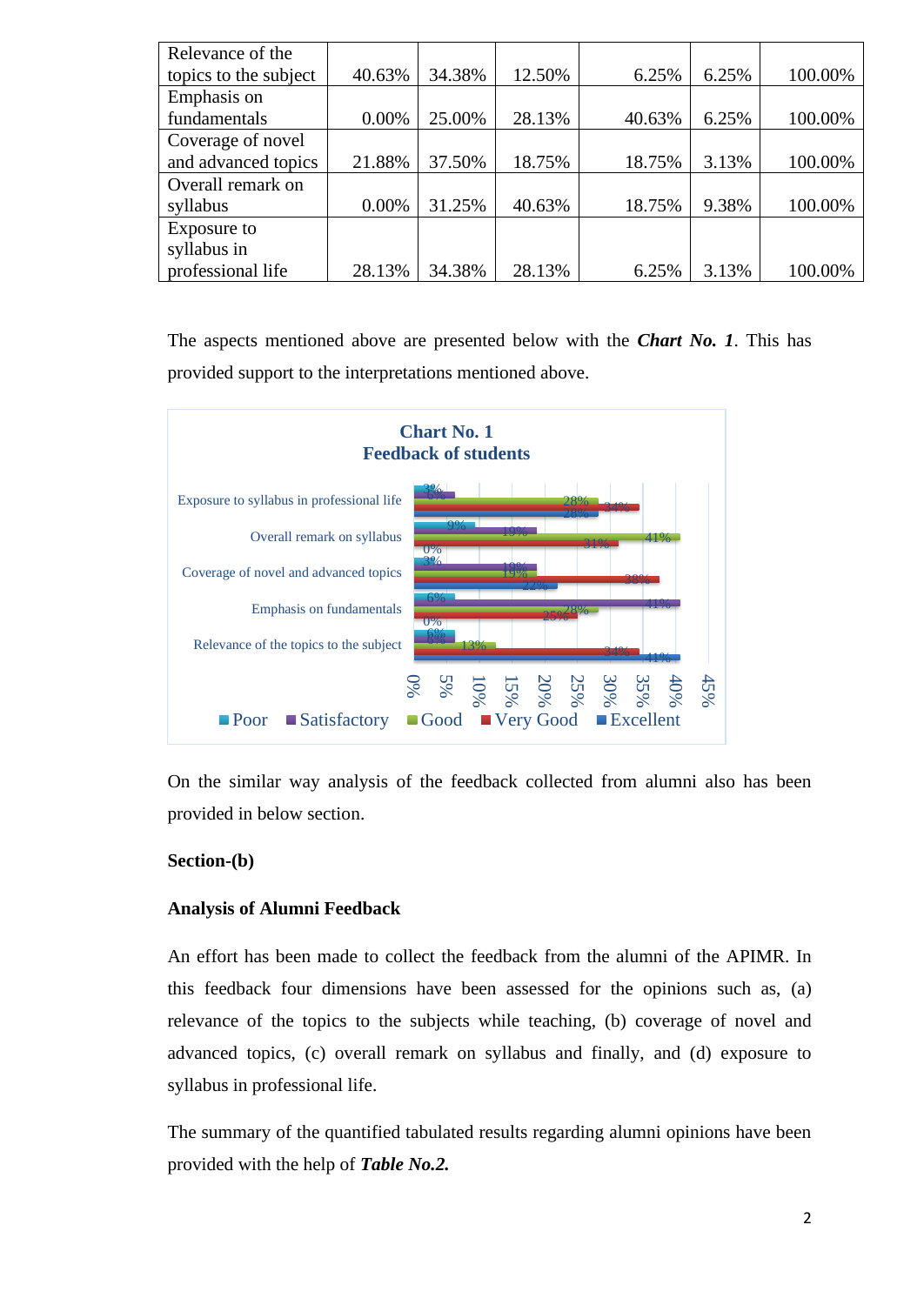#### **Table No. 2**

|                       | Feedback         |             |        |                    |       |              |
|-----------------------|------------------|-------------|--------|--------------------|-------|--------------|
|                       |                  | <b>Very</b> |        | <b>Satisfactor</b> |       | Grand        |
| <b>Opinions</b>       | <b>Excellent</b> | Good        | Good   | v                  | Poor  | <b>Total</b> |
| Relevance of the      |                  |             |        |                    |       | 100.00       |
| topics to the subject | 9.38%            | 37.50%      | 46.88% | 3.13%              | 3.13% | $\%$         |
| Coverage of novel     |                  |             |        |                    |       | 100.00       |
| and advanced topics   | 21.88%           | 46.88%      | 21.88% | 9.38%              | 0.00% | $\%$         |
| Overall remark on     |                  |             |        |                    |       | 100.00       |
| syllabus              | 34.38%           | 43.75%      | 15.63% | 3.13%              | 3.13% | $\%$         |
| Exposure to           |                  |             |        |                    |       |              |
| syllabus in           |                  |             |        |                    |       | 100.00       |
| professional life     | 18.75%           | 50.00%      | 15.63% | 12.50%             | 3.13% | $\%$         |

#### **Feedback Analysis of Alumni**

Based on the quantified details presented the table above, it may be observed that, overall remark on the syllabus is having much positivity as it has been reflected from 34.38 per cent of the 'excellent' remarks. Followed by this almost half of the respondents have mentioned 'very good' feedback to the fact that exposure to syllabus in professional life.

## **Section-(c)**

## **Analysis of Faculties Feedback**

Faculties of the APIMR have participated in this feedback session and seven faculties have submitted their response formally. The assessment of the feedback has been made on six dimensions such as, (a) Relevance of the topics to the subject, (b) Emphasis on fundamentals, (c) Coverage of novel and advanced topics, (d) Availability of information resources, (e) Industrial Applicability of Concepts in Syllabus and (f) Overall remark on syllabus. Now the quantified responses have been tabulated with the help of *Table No. 3*.

Now based on the feedback collected with reference to the below table, it would be seen that most of the faculties have provided their opinions on the average scale, though coverage of novel and advanced topics have been rated on high basis.

## **Table No. 3**

## **Feedback Analysis of Faculties**

|                 | Feedback                                   |      |      |              |      |              |
|-----------------|--------------------------------------------|------|------|--------------|------|--------------|
|                 | Grand<br><b>Very</b><br><b>Satisfactor</b> |      |      |              |      |              |
| <b>Opinions</b> | <b>Excellent</b>                           | Good | Good | $\mathbf{r}$ | Poor | <b>Total</b> |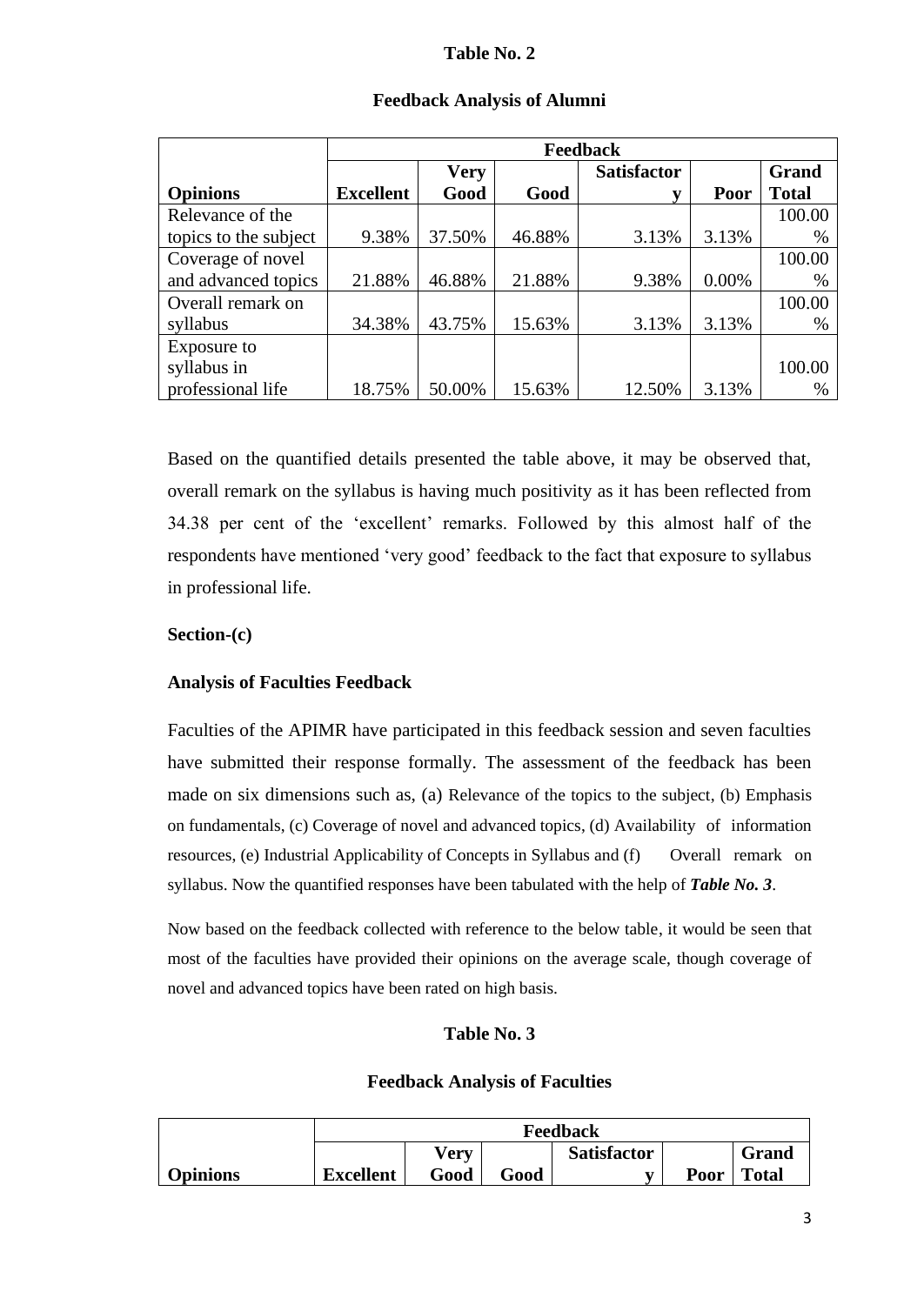| Relevance of the  |          |        |        |          |          |        |
|-------------------|----------|--------|--------|----------|----------|--------|
| topics to the     |          |        |        |          |          | 100.00 |
| subject           | 0.00%    | 28.57% | 42.86% | 14.29%   | 14.29%   | %      |
| Emphasis on       |          |        |        |          |          | 100.00 |
| fundamentals      | 0.00%    | 14.29% | 71.43% | 14.29%   | 0.00%    | %      |
| Coverage of novel |          |        |        |          |          |        |
| and advanced      |          |        |        |          |          | 100.00 |
| topics            | 0.00%    | 42.86% | 28.57% | 28.57%   | 0.00%    | %      |
| Availability of   |          |        |        |          |          |        |
| information       |          |        |        |          |          | 100.00 |
| resources         | 0.00%    | 14.29% | 57.14% | 0.00%    | 28.57%   | %      |
| Industrial        |          |        |        |          |          |        |
| applicability of  |          |        |        |          |          |        |
| concepts in       |          |        |        |          |          | 100.00 |
| syllabus          | 0.00%    | 42.86% | 28.57% | 28.57%   | 0.00%    | %      |
| Overall remarks   |          |        |        |          |          | 100.00 |
| on syllabus       | $0.00\%$ | 57.14% | 42.86% | $0.00\%$ | $0.00\%$ | %      |

Further it is to summarise that overall syllabus is found between the remarks of good and very good. Ultimately, it can be mentioned that faculties have rated all the dimensions on an average level.

## **Section-(d)**

#### **Analysis of Parents' Feedback**

The feedback of parents also have been collected and analysed. Parents of the students are assessed on the four dimensions such as, (a) transformation in student after completing MBA, (b) understanding the objective of doing MBA, (c) overall al assessment faculties, and (d) assessment of infrastructure and institute.

The detailed analysis with interpretation has been provided in the below section. Total 16 parents have been participated in the survey for feedback collection.

It is to be noted that all the parents have mentioned they are feeling and can observe the change in their ward after completing MBA. Moreover total 6 parents have rated this change at excellent level. While 8 parents rated it as good. The reason for taking admission to the MBA has been summarised with the help of below *Table No. 4*.

# **Table No. 4**

#### **Reasons for doing MBA**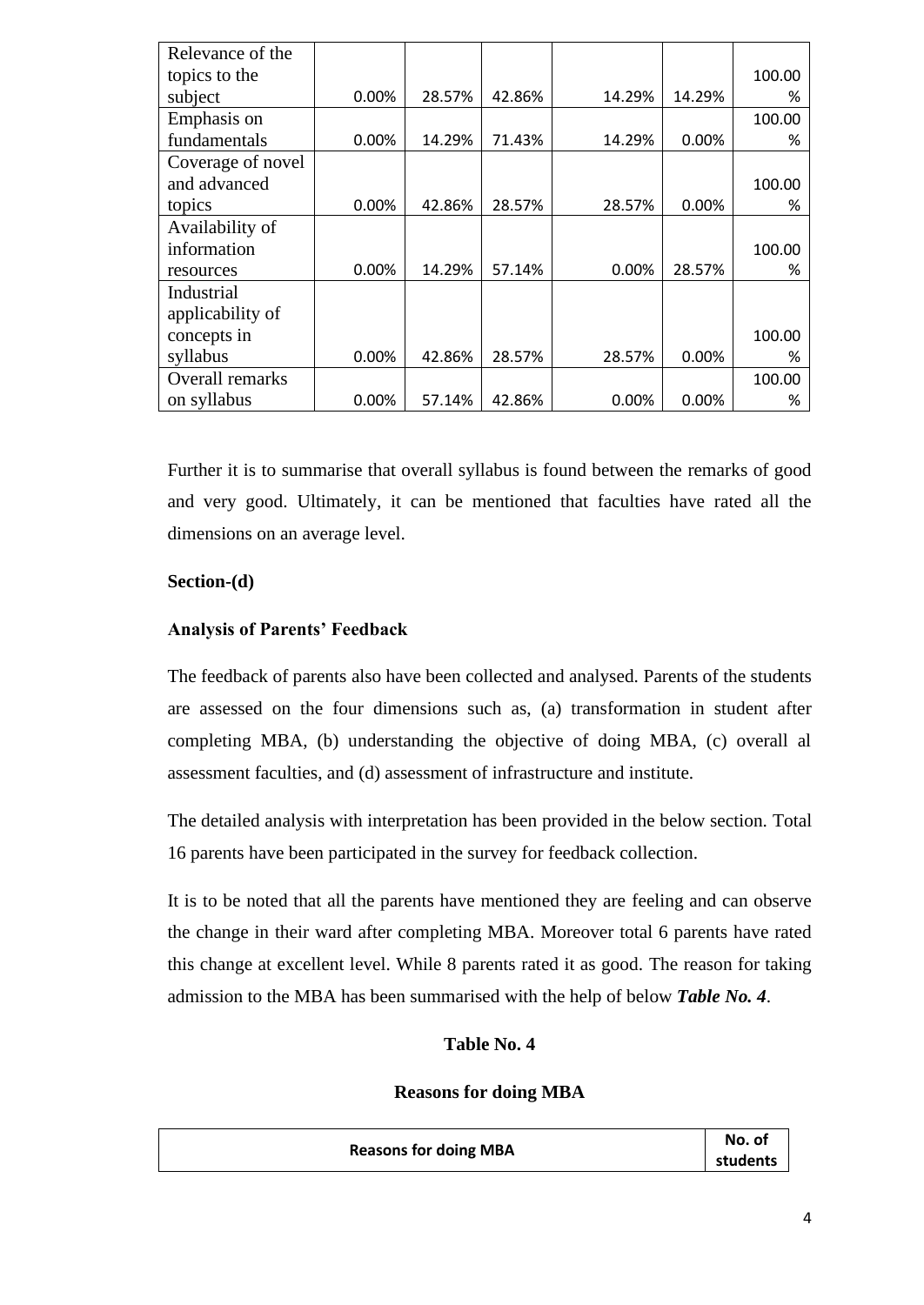| For Business & Management skills, Education                                  |  |
|------------------------------------------------------------------------------|--|
| For Education and degree                                                     |  |
| Good job & educated, satisfied education                                     |  |
| To successful image in society & getting the knowledge for setting the goals |  |
| <b>Grand Total</b>                                                           |  |

It may be observed from the table that maximum parents have provided the reasons for doing MBA such as; (a) Education and degree, (b) good job and for education. Moreover, from the data it has been reflected that these objectives of doing MBA has been fulfilled as stated by the 12 responding parents. On the aspect of rating teaching faculties all the parents have responded with rating of above 'good'. The details on this aspect has been tabulated and presented with the help of *Table No. 5*.

## **Table No. 5**

| <b>Staff rating</b> | No. of Parents | <b>Per cent of parents</b> |
|---------------------|----------------|----------------------------|
| Average             |                | 6.25%                      |
| Excellent           | 10             | 62.50%                     |
| Good                |                | 31.25%                     |
| <b>Grand Total</b>  | 16             | 100.00%                    |

#### **Teachers Rating by Parents**

It would be seen from the table above that almost 62.50 per cent of the respondents have provided teachers' feedback as 'excellent' rating. On the similar way, assessment of the college infrastructure is also investigated during this feedback survey. In this view, almost 62.50 per cent of the responding parents provided 'excellent' rating to the infrastructure, while remaining faculties have rated as 'good'.

Further an assessment of the institute also has been made on the overall basis. The quantified responses have been tabulated and presented with the help of *Table No. 6*.

It would be seen from the table that, 43.75 per cent of the respondents have mentioned that institute is excellent on overall basis.

## **Table No. 6**

## **Overall rating for institute**

| <b>Staff rating</b> | <b>No. of Parents</b> | <b>Per cent of parents</b> |
|---------------------|-----------------------|----------------------------|
| Average             |                       | 50.00%                     |
| Excellent           |                       | 43.75%                     |